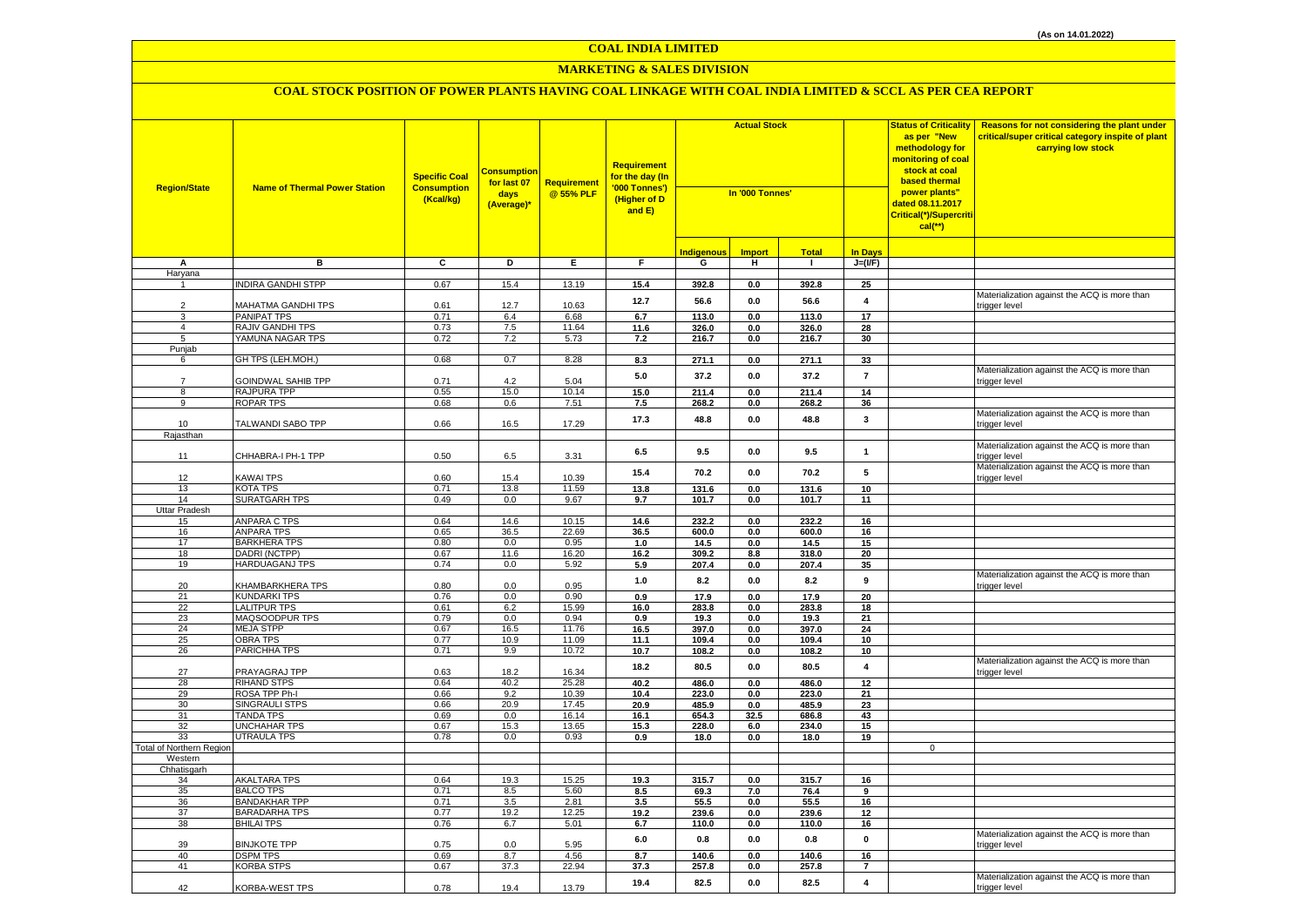## **COAL INDIA LIMITED**

## **MARKETING & SALES DIVISION**

| <b>Region/State</b>     | <b>Name of Thermal Power Station</b>         | <b>Specific Coal</b><br><b>Consumption</b><br>(Kcal/kg) | <b>Consumption</b><br>for last 07<br>days<br>(Average)* | <b>Requirement</b><br>@ 55% PLF | <b>Requirement</b><br>for the day (In<br>'000 Tonnes')<br>(Higher of D<br>and E) | <b>Actual Stock</b><br>In '000 Tonnes' |               |                | <b>Status of Criticality</b><br>as per "New<br>methodology for<br><mark>monitoring of coal</mark><br>stock at coal<br>based thermal<br>power plants"<br>dated 08.11.2017<br>Critical(*)/Supercriti<br>$cal$ (**) | Reasons for not considering the plant under<br>critical/super critical category inspite of plant<br>carrying low stock |                                                               |
|-------------------------|----------------------------------------------|---------------------------------------------------------|---------------------------------------------------------|---------------------------------|----------------------------------------------------------------------------------|----------------------------------------|---------------|----------------|------------------------------------------------------------------------------------------------------------------------------------------------------------------------------------------------------------------|------------------------------------------------------------------------------------------------------------------------|---------------------------------------------------------------|
|                         |                                              |                                                         |                                                         |                                 |                                                                                  | <b>Indigenous</b>                      | <b>Import</b> | <b>Total</b>   | In Days                                                                                                                                                                                                          |                                                                                                                        |                                                               |
| А                       | в                                            | c                                                       | D                                                       | Е.                              | F                                                                                | G                                      | н.            | $\mathbf{I}$   | $J=(I/F)$                                                                                                                                                                                                        |                                                                                                                        |                                                               |
| 43                      | <b>LARA TPP</b>                              | 0.66                                                    | 24.2                                                    | 13.92                           | 24.2                                                                             | 435.8                                  | 0.0           | 435.8          | 18                                                                                                                                                                                                               |                                                                                                                        |                                                               |
|                         |                                              |                                                         |                                                         |                                 | 6.3                                                                              | 23.2                                   | 0.0           | 23.2           | $\overline{4}$                                                                                                                                                                                                   |                                                                                                                        | Materialization against the ACQ is more than                  |
| 44                      | NAWAPARA TPP                                 | 0.79                                                    | 0.0                                                     | 6.28                            |                                                                                  |                                        |               |                |                                                                                                                                                                                                                  |                                                                                                                        | trigger level                                                 |
| 45                      | PATHADI TPP                                  | 0.65                                                    | 8.8                                                     | 5.18                            | 8.8                                                                              | 176.1                                  | 0.0           | 176.1          | 20                                                                                                                                                                                                               |                                                                                                                        |                                                               |
| 46                      | <b>SIPAT STPS</b>                            | 0.68                                                    | 37.0                                                    | 26.62                           | 37.0                                                                             | 544.6                                  | 7.9           | 552.5          | 15                                                                                                                                                                                                               |                                                                                                                        |                                                               |
| 47                      | <b>TAMNAR TPP</b>                            | 0.84                                                    | 19.6                                                    | 26.52                           | 26.5                                                                             | 253.6                                  | $0.0\,$       | 253.6          | 10                                                                                                                                                                                                               |                                                                                                                        |                                                               |
| 48                      | <b>JCHPINDA TPP</b>                          | 0.75                                                    | 22.4                                                    | 14.22                           | 22.4                                                                             | 66.4                                   | 0.0           | 66.4           | 3                                                                                                                                                                                                                |                                                                                                                        | Materialization against the ACQ is more than<br>trigger level |
| Gujarat                 |                                              |                                                         |                                                         |                                 |                                                                                  |                                        |               |                |                                                                                                                                                                                                                  |                                                                                                                        |                                                               |
|                         |                                              |                                                         |                                                         |                                 |                                                                                  |                                        |               |                |                                                                                                                                                                                                                  |                                                                                                                        | Materialization against the ACQ is more than                  |
| 49                      | GANDHI NAGAR TPS                             | 0.69                                                    | 6.9                                                     | 5.71                            | 6.9                                                                              | 53.4                                   | 0.0           | 53.4           | 8                                                                                                                                                                                                                |                                                                                                                        | trigger level                                                 |
| 50                      | SABARMATI (D-F STATIONS)                     | 0.57                                                    | 4.3                                                     | 2.74                            | 4.3                                                                              | 21.1                                   | 88.6          | 109.7          | 25                                                                                                                                                                                                               |                                                                                                                        |                                                               |
|                         |                                              |                                                         |                                                         |                                 |                                                                                  |                                        |               |                | 5                                                                                                                                                                                                                |                                                                                                                        | Materialization against the ACQ is more than                  |
| 51                      | UKAI TPS                                     | 0.67                                                    | 10.8                                                    | 9.85                            | 10.8                                                                             | 50.0                                   | 0.0           | 50.0           |                                                                                                                                                                                                                  |                                                                                                                        | trigger level                                                 |
|                         |                                              |                                                         |                                                         |                                 | 23.7                                                                             | 37.8                                   | 0.0           | 37.8           | $\overline{\mathbf{2}}$                                                                                                                                                                                          |                                                                                                                        | Materialization against the ACQ is more than                  |
| 52                      | <b>WANAKBORI TPS</b>                         | 0.67                                                    | 23.7                                                    | 20.22                           |                                                                                  |                                        |               |                |                                                                                                                                                                                                                  |                                                                                                                        | trigger level                                                 |
| Madhya Pradesh          |                                              |                                                         |                                                         |                                 |                                                                                  |                                        |               |                |                                                                                                                                                                                                                  |                                                                                                                        |                                                               |
| 53                      | AMARKANTAK EXT TPS                           | 0.65                                                    | 2.9                                                     | 1.80                            | 2.9                                                                              | 9.5                                    | 0.0           | 9.5            | 3                                                                                                                                                                                                                |                                                                                                                        | Non payment of dues                                           |
| 54                      | <b>ANUPPUR TPP</b>                           | 0.65                                                    | 14.9                                                    | 10.31                           | 14.9                                                                             | 227.0                                  | 0.0           | 227.0          | 15                                                                                                                                                                                                               |                                                                                                                        |                                                               |
| 55                      | <b>BINA TPS</b><br><b>GADARWARA TPP</b>      | 0.74<br>0.66                                            | 2.9<br>16.9                                             | 4.88<br>13.93                   | 4.9                                                                              | 48.6                                   | 0.0           | 48.6           | 10                                                                                                                                                                                                               |                                                                                                                        |                                                               |
| 56<br>57                | KHARGONE STPP                                | 0.60                                                    | 11.6                                                    | 10.45                           | 16.9                                                                             | 249.6                                  | 38.4          | 287.9          | 17                                                                                                                                                                                                               |                                                                                                                        | Coal Supplied under Flexi Utilization                         |
| 58                      |                                              |                                                         | 12.5                                                    | 14.57                           | 11.6                                                                             | 156.7                                  | 0.0           | 156.7          | 14                                                                                                                                                                                                               |                                                                                                                        | Non payment of dues                                           |
| 59                      | SANJAY GANDHI TPS<br>SATPURA TPS             | 0.82<br>0.67                                            | 4.3                                                     | 11.79                           | 14.6<br>11.8                                                                     | 89.1<br>49.8                           | 0.0           | 89.1           | 6<br>$\overline{4}$                                                                                                                                                                                              |                                                                                                                        | Non Payment of Dues                                           |
| 60                      | <b>SEIONI TPP</b>                            | 0.64                                                    | 6.9                                                     | 5.06                            | 6.9                                                                              |                                        | 0.0           | 49.8<br>186.3  | 27                                                                                                                                                                                                               |                                                                                                                        |                                                               |
| 61                      |                                              | 0.71                                                    | 20.0                                                    | 23.50                           |                                                                                  | 186.3                                  | 0.0           |                |                                                                                                                                                                                                                  |                                                                                                                        | Non payment of dues                                           |
| 62                      | SHREE SINGAJI TPP<br><b>VINDHYACHAL STPS</b> | 0.69                                                    | 58.5                                                    | 43.60                           | 23.5                                                                             | 199.7<br>1170.0                        | 0.0           | 199.7          | 9<br>20                                                                                                                                                                                                          |                                                                                                                        |                                                               |
| Maharashtra             |                                              |                                                         |                                                         |                                 | 58.5                                                                             |                                        | 0.0           | 1170.0         |                                                                                                                                                                                                                  |                                                                                                                        |                                                               |
|                         |                                              |                                                         |                                                         |                                 |                                                                                  |                                        |               |                |                                                                                                                                                                                                                  |                                                                                                                        | Materialization against the ACQ is more than                  |
| 63                      | <b>AMRAVATI TPS</b>                          | 0.62                                                    | 19.0                                                    | 11.07                           | 19.0                                                                             | 27.1                                   | 0.0           | 27.1           | $\mathbf{1}$                                                                                                                                                                                                     |                                                                                                                        | trigger level                                                 |
| 64                      | <b>BHUSAWAL TPS</b>                          | 0.72                                                    | 14.7                                                    | 11.44                           | 14.7                                                                             | 29.1                                   | 0.0           | 29.1           | $\overline{2}$                                                                                                                                                                                                   |                                                                                                                        | Non payment of dues                                           |
| 65                      | <b>BUTIBORI TPP</b>                          | 0.67                                                    | 0.0                                                     | 5.31                            | 5.3                                                                              | 59.7                                   | 0.0           | 59.7           | 11                                                                                                                                                                                                               |                                                                                                                        |                                                               |
| 66                      | CHANDRAPUR(MAHARASHTRA) STPS                 | 0.78                                                    | 32.3                                                    | 30.17                           | 32.3                                                                             | 85.5                                   | $0.0\,$       | 85.5           | 3                                                                                                                                                                                                                |                                                                                                                        | Non payment of dues                                           |
|                         |                                              |                                                         |                                                         |                                 | 5.1                                                                              | 5.9                                    | $0.0\,$       | 5.9            | $\mathbf{1}$                                                                                                                                                                                                     |                                                                                                                        | Materialization against the ACQ is more than                  |
| 67                      | <b>DAHANU TPS</b>                            | 0.62                                                    | 5.1                                                     | 4.09                            |                                                                                  |                                        |               |                |                                                                                                                                                                                                                  |                                                                                                                        | trigger level                                                 |
|                         |                                              |                                                         |                                                         |                                 | 8.0                                                                              | 39.3                                   | 0.0           | 39.3           | 5                                                                                                                                                                                                                |                                                                                                                        | Materialization against the ACQ is more than                  |
| 68                      | DHARIWAL TPP                                 | 0.67                                                    | 8.0                                                     | 5.34                            |                                                                                  |                                        |               |                |                                                                                                                                                                                                                  |                                                                                                                        | trigger level                                                 |
|                         |                                              |                                                         |                                                         |                                 | 8.4                                                                              | 0.3                                    | 0.0           | 0.3            | 0                                                                                                                                                                                                                |                                                                                                                        | Materialization against the ACQ is more than                  |
| 69                      | GMR WARORA TPS                               | 0.67                                                    | 8.4                                                     | 5.29                            |                                                                                  |                                        |               |                |                                                                                                                                                                                                                  |                                                                                                                        | trigger level                                                 |
| 70<br>71                | KHAPARKHEDA TPS<br><b>KORADI TPS</b>         | 0.89<br>0.76                                            | 15.4<br>29.4                                            | 15.72<br>22.08                  | 15.7<br>29.4                                                                     | 232.7<br>263.7                         | 0.0<br>0.0    | 232.7<br>263.7 | 15<br>9                                                                                                                                                                                                          |                                                                                                                        |                                                               |
| 72                      | <b>MAUDA TPS</b>                             | 0.70                                                    | 23.9                                                    | 21.29                           | 23.9                                                                             | 561.5                                  | 16.7          | 578.2          | 24                                                                                                                                                                                                               |                                                                                                                        |                                                               |
| 73                      | <b>NASIK TPS</b>                             | 0.81                                                    | 4.5                                                     | 6.72                            | 6.7                                                                              | 15.5                                   | 0.0           | 15.5           | $\overline{\mathbf{2}}$                                                                                                                                                                                          |                                                                                                                        | Non payment of dues                                           |
| 74                      | PARAS TPS                                    | 0.74                                                    | 6.5                                                     | 4.90                            | 6.5                                                                              | 16.7                                   | 0.0           | 16.7           | $\overline{\mathbf{3}}$                                                                                                                                                                                          |                                                                                                                        | Non payment of dues                                           |
| 75                      | PARLI TPS                                    | 0.67                                                    | 7.1                                                     | 6.65                            | 7.1                                                                              | 29.1                                   | 0.0           | 29.1           | 4                                                                                                                                                                                                                |                                                                                                                        | Non payment of dues                                           |
| 76                      | <b>SOLAPUR STPS</b>                          | 0.56                                                    | 6.7                                                     | 9.73                            | 9.7                                                                              | 135.4                                  | 22.2          | 157.7          | 16                                                                                                                                                                                                               |                                                                                                                        |                                                               |
|                         |                                              |                                                         |                                                         |                                 |                                                                                  |                                        |               |                |                                                                                                                                                                                                                  |                                                                                                                        | Materialization against the ACQ is more than                  |
| 77                      | <b>FIRORA TPS</b>                            | 0.66                                                    | 45.0                                                    | 28.73                           | 45.0                                                                             | 261.7                                  | 0.0           | 261.7          | 6                                                                                                                                                                                                                |                                                                                                                        | trigger level                                                 |
| 78                      | WARDHA WARORA TPP                            | 0.66                                                    | 3.2                                                     | 4.71                            | 4.7                                                                              | 90.3                                   | 0.0           | 90.3           | 19                                                                                                                                                                                                               |                                                                                                                        |                                                               |
| Total of Western Region |                                              |                                                         |                                                         |                                 |                                                                                  |                                        |               |                |                                                                                                                                                                                                                  | $\Omega$                                                                                                               |                                                               |
| Southern                |                                              |                                                         |                                                         |                                 |                                                                                  |                                        |               |                |                                                                                                                                                                                                                  |                                                                                                                        |                                                               |
| Andhra Pradesh          |                                              |                                                         |                                                         |                                 |                                                                                  |                                        |               |                |                                                                                                                                                                                                                  |                                                                                                                        |                                                               |
|                         |                                              |                                                         |                                                         |                                 | 15.0                                                                             | 89.5                                   | 0.0           | 89.5           | 6                                                                                                                                                                                                                |                                                                                                                        | Materialization against the ACQ is more than                  |
| 79                      | DAMODARAM SANJEEVAIAH TPS                    | 0.66                                                    | 15.0                                                    | 13.85                           |                                                                                  |                                        |               |                |                                                                                                                                                                                                                  |                                                                                                                        | trigger level                                                 |
| 80                      | Dr. N.TATA RAO TPS                           | 0.77                                                    | 21.6                                                    | 17.90                           | 21.6                                                                             | 166.6                                  | 0.0           | 166.6          | 8                                                                                                                                                                                                                |                                                                                                                        |                                                               |
| 81                      | PAINAMPURAM TPP                              | 0.59                                                    | 15.6                                                    | 10.21                           | 15.6                                                                             | 101.7                                  | 86.2          | 187.9          | 12                                                                                                                                                                                                               |                                                                                                                        |                                                               |
|                         |                                              |                                                         |                                                         |                                 | 16.6                                                                             | 19.9                                   | 0.0           | 19.9           | $\mathbf{1}$                                                                                                                                                                                                     |                                                                                                                        | Materialization against the ACQ is more than                  |
| 82                      | RAYALASEEMA TPS                              | 0.76                                                    | 14.5                                                    | 16.60                           |                                                                                  |                                        |               |                |                                                                                                                                                                                                                  |                                                                                                                        | trigger level                                                 |
| 83                      | <b>SIMHADRI</b>                              | 0.78                                                    | 25.7                                                    | 20.54                           | 25.7                                                                             | 313.0                                  | 0.0           | 313.0          | 12                                                                                                                                                                                                               |                                                                                                                        |                                                               |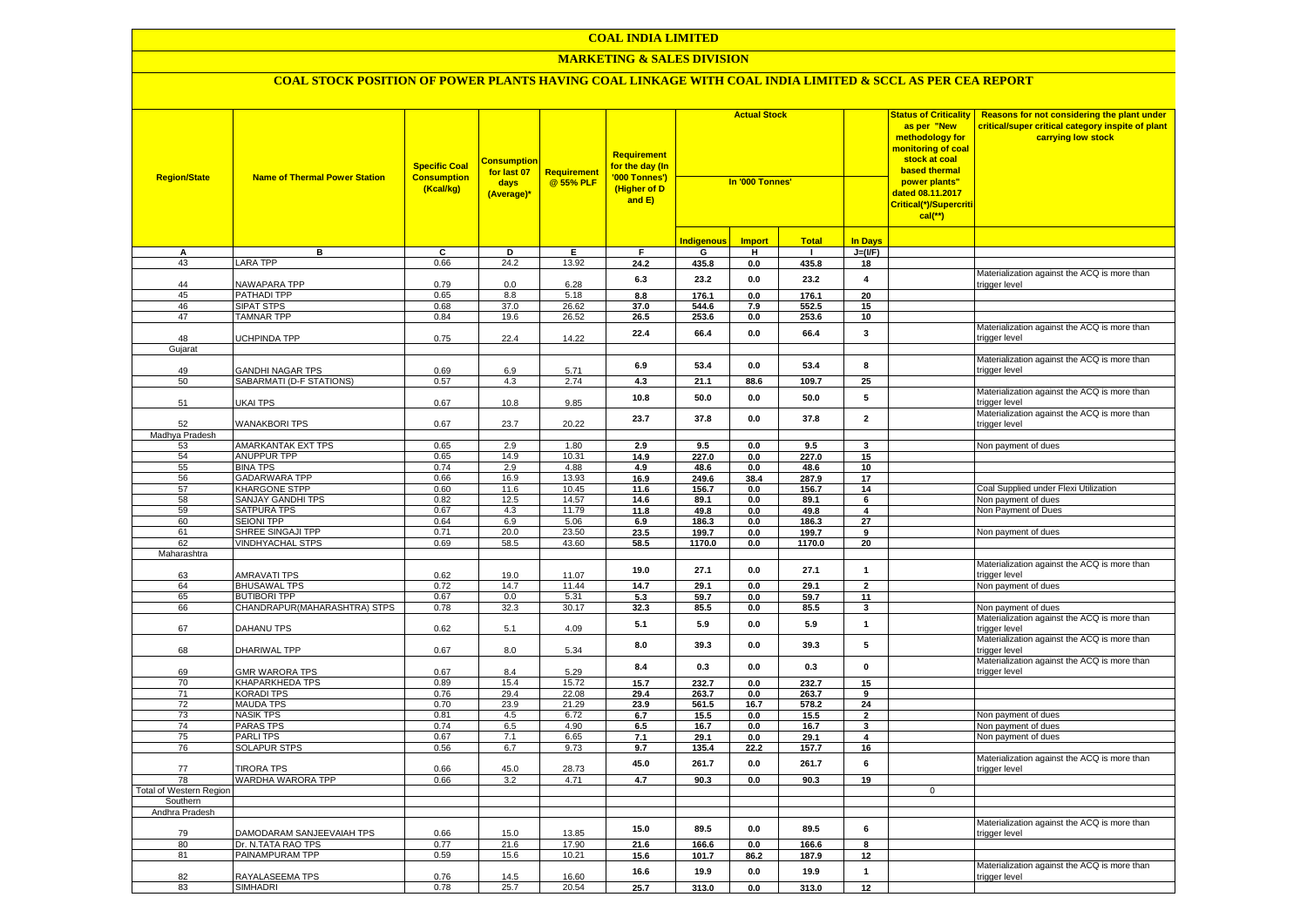## **COAL INDIA LIMITED**

#### **MARKETING & SALES DIVISION**

| <b>Region/State</b>             | <b>Name of Thermal Power Station</b>       | <b>Specific Coal</b><br><b>Consumption</b><br>(Kcal/kg) | <b>Consumption</b><br>for last 07<br>days<br>(Average)* | <b>Requirement</b><br>@ 55% PLF | <b>Requirement</b><br>for the day (In<br>'000 Tonnes')<br>(Higher of D<br>and E) | <b>Actual Stock</b><br>In '000 Tonnes' |               |                |                         | <b>Status of Criticality</b><br>as per "New<br>methodology for<br><mark>monitoring of coal</mark><br>stock at coal<br>based thermal<br>power plants"<br>dated 08.11.2017<br>Critical(*)/Supercriti<br>$cal$ (**) | Reasons for not considering the plant under<br>critical/super critical category inspite of plant<br>carrying low stock |
|---------------------------------|--------------------------------------------|---------------------------------------------------------|---------------------------------------------------------|---------------------------------|----------------------------------------------------------------------------------|----------------------------------------|---------------|----------------|-------------------------|------------------------------------------------------------------------------------------------------------------------------------------------------------------------------------------------------------------|------------------------------------------------------------------------------------------------------------------------|
|                                 |                                            |                                                         |                                                         |                                 |                                                                                  | <b>Indigenous</b>                      | <b>Import</b> | <b>Total</b>   | <b>In Days</b>          |                                                                                                                                                                                                                  |                                                                                                                        |
| А                               | в                                          | c                                                       | Þ                                                       | Е                               | F.                                                                               | G                                      | н.            | $\mathbf{L}$   | $J=(I/F)$               |                                                                                                                                                                                                                  |                                                                                                                        |
| 84                              | SGPL TPP                                   | 0.53                                                    | 8.5                                                     | 9.26                            | 9.3                                                                              | 24.1                                   | 102.0         | 126.1          | 14                      |                                                                                                                                                                                                                  |                                                                                                                        |
| 85                              | <b>VIZAG TPP</b>                           | 0.67                                                    | 0.0                                                     | 9.20                            | 9.2                                                                              | 152.3                                  | 0.0           | 152.3          | 17                      |                                                                                                                                                                                                                  |                                                                                                                        |
| Karnataka                       |                                            |                                                         |                                                         |                                 |                                                                                  |                                        |               |                |                         |                                                                                                                                                                                                                  |                                                                                                                        |
| 86                              | <b>BELLARY TPS</b>                         | 0.63                                                    | 13.6                                                    | 14.23                           | 14.2                                                                             | 6.3                                    | 0.0           | 6.3            | 0                       |                                                                                                                                                                                                                  | Materialization against the ACQ is more than<br>rigger level                                                           |
| 87                              | <b>KUDGI STPP</b>                          | 0.63                                                    | 21.5                                                    | 19.90                           | 21.5                                                                             | 131.8                                  | 13.7          | 145.4          | $\overline{7}$          |                                                                                                                                                                                                                  | Materialization against the ACQ is more than<br>trigger level                                                          |
| 88                              | RAICHUR TPS                                | 0.66                                                    | 19.1                                                    | 14.98                           | 19.1                                                                             | 136.3                                  | 0.0           | 136.3          | $\overline{7}$          |                                                                                                                                                                                                                  | Materialization against the ACQ is more than<br>trigger level                                                          |
| 89                              | YERMARUS TPP                               | 0.62                                                    | 9.3                                                     | 13.09                           | 13.1                                                                             | 46.3                                   | 0.0           | 46.3           | $\overline{4}$          |                                                                                                                                                                                                                  | Materialization against the ACQ is more than<br>trigger level                                                          |
| Tamil Nadu                      |                                            |                                                         |                                                         |                                 |                                                                                  |                                        |               |                |                         |                                                                                                                                                                                                                  |                                                                                                                        |
| 90                              | <b>METTUR TPS</b>                          | 0.81                                                    | 12.3                                                    | 8.98                            | 12.3                                                                             | 62.3                                   | $0.0\,$       | 62.3           | 5                       |                                                                                                                                                                                                                  | Materialization against the ACQ is more than<br>rigger level                                                           |
| 91                              | <b>METTUR TPS - II</b>                     | 0.78                                                    | 6.2                                                     | 6.16                            | 6.2                                                                              | 58.8                                   | 0.0           | 58.8           | $\overline{9}$          |                                                                                                                                                                                                                  |                                                                                                                        |
| 92                              | NORTH CHENNAI TPS                          | 0.82                                                    | 21.9                                                    | 19.78                           | 21.9                                                                             | 177.7                                  | 0.0           | 177.7          | 8                       |                                                                                                                                                                                                                  |                                                                                                                        |
| 93                              | <b>TUTICORIN TPS</b>                       | 0.96                                                    | 12.6                                                    | 13.31                           | 13.3                                                                             | 272.3                                  | 0.0           | 272.3          | 20                      |                                                                                                                                                                                                                  |                                                                                                                        |
| 94                              | <b>VALLUR TPP</b>                          | 0.72                                                    | 15.3                                                    | 14.26                           | 15.3                                                                             | 43.0                                   | 0.0           | 43.0           | 3                       |                                                                                                                                                                                                                  | Materialization against the ACQ is more than<br>trigger level                                                          |
| Telangana                       |                                            |                                                         |                                                         |                                 |                                                                                  |                                        |               |                |                         |                                                                                                                                                                                                                  |                                                                                                                        |
|                                 |                                            |                                                         |                                                         |                                 | 12.4                                                                             | 44.9                                   | 0.0           | 44.9           | $\overline{\mathbf{4}}$ |                                                                                                                                                                                                                  | Materialization against the ACQ is more than                                                                           |
| 95                              | <b>BHADRADRITPP</b><br><b>KAKATIYA TPS</b> | 0.69<br>0.57                                            | 12.4                                                    | 7.37                            |                                                                                  |                                        |               |                |                         |                                                                                                                                                                                                                  | trigger level                                                                                                          |
| 96<br>97                        | <b>KOTHAGUDEM TPS (NEW)</b>                | 0.64                                                    | 9.2<br>8.1                                              | 8.33<br>8.46                    | 9.2                                                                              | 268.5<br>119.7                         | 0.0<br>0.0    | 268.5<br>119.7 | 29<br>14                |                                                                                                                                                                                                                  |                                                                                                                        |
| 98                              | KOTHAGUDEM TPS (STAGE-7)                   | 0.50                                                    | 6.8                                                     | 5.23                            | 8.5<br>6.8                                                                       | 139.3                                  | 0.0           | 139.3          | 20                      |                                                                                                                                                                                                                  |                                                                                                                        |
| 99                              | RAMAGUNDEM STPS                            | 0.62                                                    | 23.5                                                    | 21.33                           | 23.5                                                                             | 458.9                                  | 0.0           | 458.9          | 20                      |                                                                                                                                                                                                                  |                                                                                                                        |
| 100                             | RAMAGUNDEM-B TPS                           | 0.77                                                    | 0.3                                                     | 0.64                            | 0.6                                                                              | 12.6                                   | 0.0           | 12.6           | 20                      |                                                                                                                                                                                                                  |                                                                                                                        |
| 101                             | SINGARENI TPP                              | 0.58                                                    | 15.6                                                    | 9.12                            | 15.6                                                                             | 118.4                                  | 0.0           | 118.4          | 8                       |                                                                                                                                                                                                                  |                                                                                                                        |
| <b>Total of Southern Region</b> |                                            |                                                         |                                                         |                                 |                                                                                  |                                        |               |                |                         | $\mathbf 0$                                                                                                                                                                                                      |                                                                                                                        |
| Eastern                         |                                            |                                                         |                                                         |                                 |                                                                                  |                                        |               |                |                         |                                                                                                                                                                                                                  |                                                                                                                        |
| Bihar<br>102                    | <b>BARAUNI TPS</b>                         | 0.63                                                    | 5.5                                                     | 5.90                            | 5.9                                                                              | 82.1                                   | 0.0           | 82.1           | 14                      |                                                                                                                                                                                                                  |                                                                                                                        |
| 103                             | <b>BARHI</b>                               | 0.67                                                    | 6.5                                                     | 5.84                            | 6.5                                                                              | 85.9                                   | 0.0           | 85.9           | 13                      |                                                                                                                                                                                                                  |                                                                                                                        |
| 104                             | <b>BARH II</b>                             | 0.67                                                    | 13.8                                                    | 11.67                           | 13.8                                                                             | 171.8                                  | $0.0\,$       | 171.8          | 12                      |                                                                                                                                                                                                                  |                                                                                                                        |
| 105                             | KAHALGAON TPS                              | 0.80                                                    | 29.9                                                    | 24.62                           | 29.9                                                                             | 81.2                                   | $0.0\,$       | 81.2           | 3                       |                                                                                                                                                                                                                  | Materialization against the ACQ is more than<br>rigger level                                                           |
| 106                             | MUZAFFARPUR TPS                            | 0.77                                                    | 4.3                                                     | 6.18                            | 6.2                                                                              | 40.2                                   | 0.0           | 40.2           | 6                       |                                                                                                                                                                                                                  | Materialization against the ACQ is more than<br>trigger level                                                          |
| 107                             | <b>NABINAGAR STPP</b>                      | 0.58                                                    | 15.8                                                    | 10.14                           | 15.8                                                                             | 282.2                                  | 0.0           | 282.2          | 18                      |                                                                                                                                                                                                                  |                                                                                                                        |
| 108                             | NABINAGAR TPP                              | 0.69                                                    | 13.3                                                    | 9.06                            | 13.3                                                                             | 70.7                                   | $0.0\,$       | 70.7           | 5                       |                                                                                                                                                                                                                  | Materialization against the ACQ is more than<br>rigger level                                                           |
| Jharkhand                       |                                            |                                                         |                                                         |                                 |                                                                                  |                                        |               |                |                         |                                                                                                                                                                                                                  |                                                                                                                        |
| 109                             | BOKARO TPS `A` EXP                         | 0.57                                                    | 1.5                                                     | 3.78                            | 3.8                                                                              | 145.8                                  | 0.0           | 145.8          | 39                      |                                                                                                                                                                                                                  |                                                                                                                        |
| 110                             | CHANDRAPURA(DVC) TPS                       | 0.61                                                    | 6.9                                                     | 4.06                            | 6.9                                                                              | 99.7                                   | 0.0           | 99.7           | 14                      |                                                                                                                                                                                                                  |                                                                                                                        |
| 111                             | JOJOBERA TPS                               | 0.69                                                    | 2.8                                                     | 2.18                            | 2.8                                                                              | 88.6                                   | 0.0           | 88.6           | 32                      |                                                                                                                                                                                                                  |                                                                                                                        |
| 112                             | <b>KODARMA TPP</b>                         | 0.62                                                    | 12.2                                                    | 8.23                            | 12.2                                                                             | 70.0                                   | 0.0           | 70.0           | 6                       |                                                                                                                                                                                                                  | Materialization against the ACQ is more than<br>rigger level                                                           |
| 113                             | <b>MAHADEV PRASAD STPP</b>                 | 0.70                                                    | 7.1                                                     | 5.01                            | 7.1                                                                              | 1.6                                    | 0.0           | 1.6            | $\pmb{0}$               |                                                                                                                                                                                                                  | Materialization against the ACQ is more than<br>trigger level                                                          |
| 114                             | <b>MAITHON RB TPP</b>                      | 0.64                                                    | 11.1                                                    | 8.89                            | 11.1                                                                             | 216.7                                  | 0.0           | 216.7          | 19                      |                                                                                                                                                                                                                  |                                                                                                                        |
| 115                             | <b>TENUGHAT TPS</b>                        | 0.75                                                    | 5.6                                                     | 4.16                            | 5.6                                                                              | 23.3                                   | 0.0           | 23.3           | $\overline{\mathbf{4}}$ |                                                                                                                                                                                                                  | Non payment of dues                                                                                                    |
| Odisha                          |                                            |                                                         |                                                         |                                 |                                                                                  |                                        |               |                |                         |                                                                                                                                                                                                                  |                                                                                                                        |
| 116                             | <b>DARLIPALI STPS</b>                      | 0.71                                                    | 15.2                                                    | 14.95                           | 15.2                                                                             | 506.1                                  | 0.0           | 506.1          | 33                      |                                                                                                                                                                                                                  |                                                                                                                        |
| 117<br>118                      | <b>DERANG TPP</b><br><b>IB VALLEY TPS</b>  | 0.70<br>0.83                                            | 18.8<br>22.2                                            | 11.10<br>19.16                  | 18.8<br>22.2                                                                     | 753.4<br>399.3                         | 0.0<br>0.0    | 753.4<br>399.3 | 40<br>18                |                                                                                                                                                                                                                  |                                                                                                                        |
|                                 |                                            |                                                         |                                                         |                                 | 11.4                                                                             | 14.5                                   | $0.0\,$       | 14.5           | $\mathbf{1}$            |                                                                                                                                                                                                                  | Materialization against the ACQ is more than                                                                           |
| 119<br>120                      | <b>KAMALANGA TPS</b><br><b>VEDANTA TPP</b> | 0.72<br>0.76                                            | 11.4<br>8.7                                             | 10.02<br>6.02                   | 8.7                                                                              | 1.0                                    | 0.0           | 1.0            | $\mathbf 0$             |                                                                                                                                                                                                                  | trigger level                                                                                                          |
| 121                             | <b>TALCHER STPS</b>                        | 0.79                                                    | 40.3                                                    | 31.43                           | 40.3                                                                             | 738.3                                  | 10.7          | 749.0          | 19                      |                                                                                                                                                                                                                  |                                                                                                                        |
|                                 |                                            |                                                         |                                                         |                                 |                                                                                  |                                        |               |                |                         |                                                                                                                                                                                                                  |                                                                                                                        |